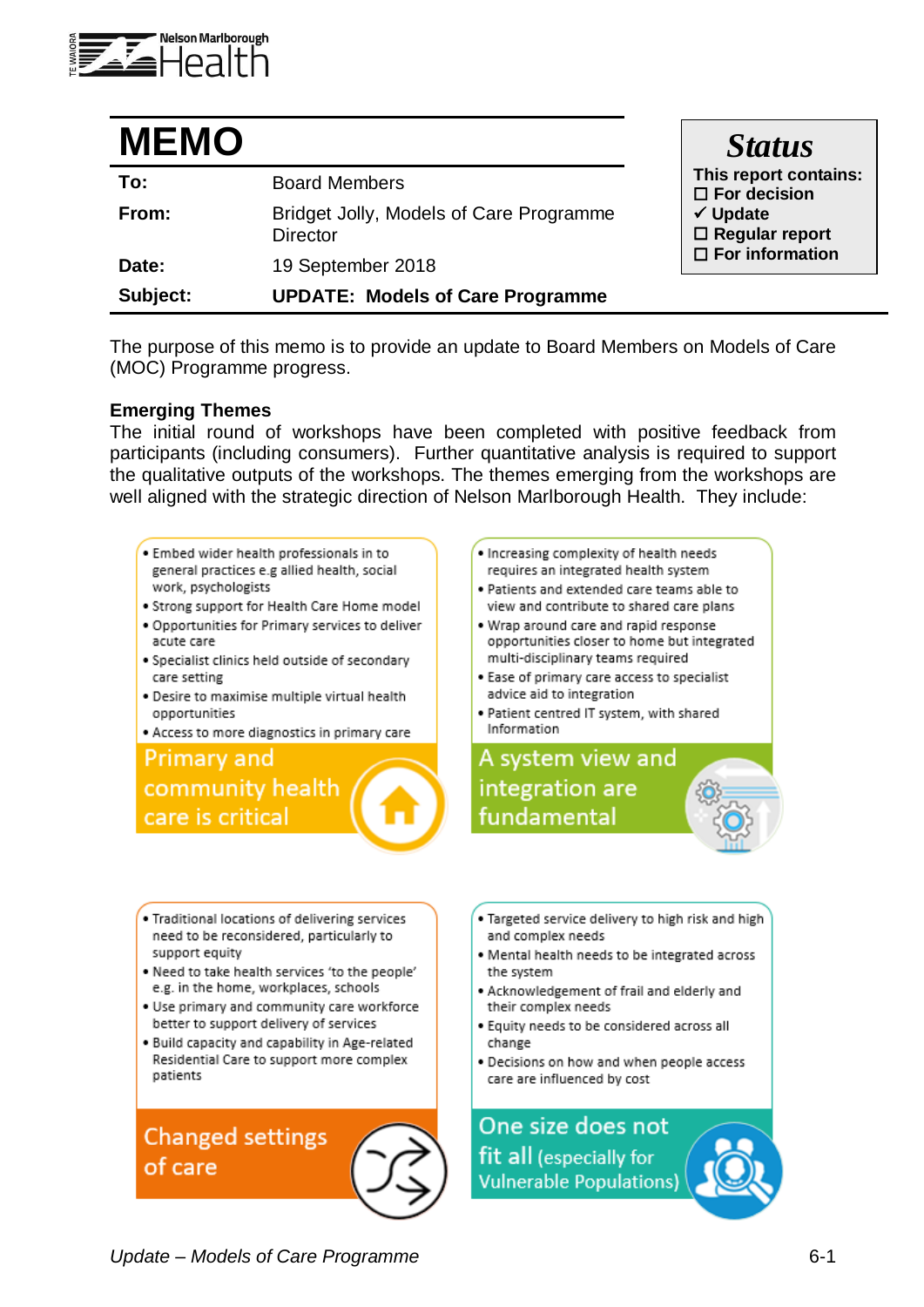

These themes and initiatives (below) were included in the presentation to the Minister on Friday 14 September.

## **Progressing Initiatives**

The programme activity to date has allowed for many useful conversations to take place. This is an important component of change management for this kind of long term transformation programme. Translating this into tangible action through trialing and piloting initiatives is a critical next step, particularly to maintain stakeholder engagement and support throughout the system.

Workstreams have sought clinical challenge from the Clinical Working Group (CWG) on the identified initiatives and draft workstream charters. The charters and initiatives remain at a high level. Further work is underway to translate these into enough detail so that the CWG can understand the specific problem that the initiative is trying to solve, consider the clinical implications and endorse requests for funding to support the initiative (if required).

## **Initiatives Identified To Date**

These have been linked to the MOC design requirements as discussed with the Board earlier this year. This is to maintain focus on the change necessary across all requirements.



Many of these initiatives reflect the attention that workshop participants placed on system integration, strengthening primary care and making care easier to access. Initiatives will continue to be identified and undergo CWG oversight and challenge. The programme is also planning to hold a session in late October where external participants will be invited to review and challenge progress to date, particularly to challenge whether the change being identified will drive the scale and scope of transformation sought by NMH.